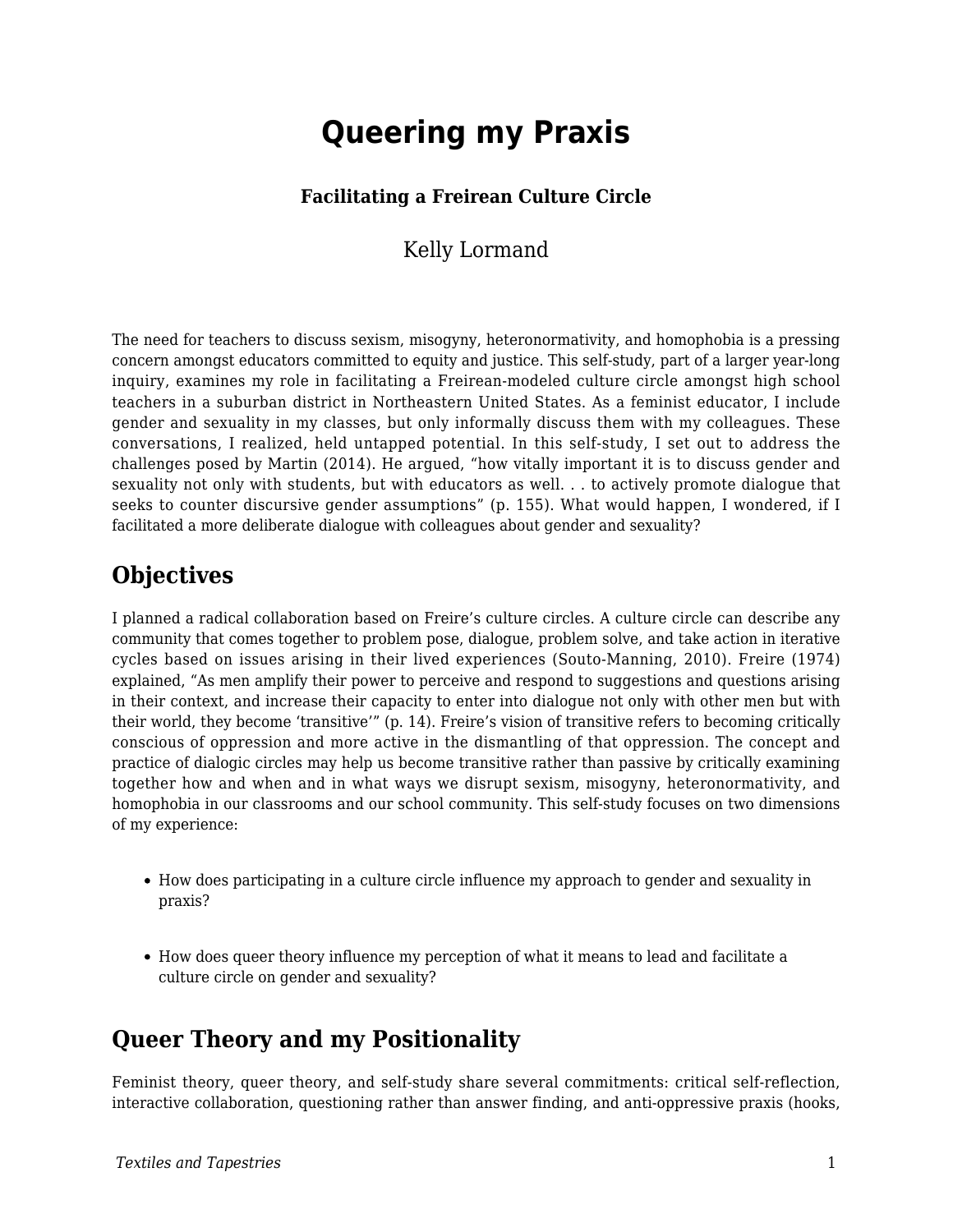1994; Kumashiro, 2001; LaBoskey, 2007; Loughran, 2007; Luke & Gore, 1992, Shlasko, 2005; Taylor & Coia, 2014). Several practitioners within the self-study community have called for a more deliberate inclusion of diverse perspectives and attention to matters of social justice (Taylor & Coia, 2014; Tidwell & Fitzgerald, 2006). As such, queer theory as a framework requires deliberate focus on the margins.

Butler's (1990) understanding of gender as performative and relational, is nonconforming and deliberately transgressive (Pennell, 2016). As Kitchen (2014) describes, "queer theory offers a *bent,* rather than *straight,* perspective on people, texts, and contexts" (p. 128). A bent perspective connotes complexity and nonconformity, disrupting my view as facilitator and encouraging me to reframe problems into action.

I identify as a cisgender, heterosexual woman, as well as a feminist educator, an ally, an activist, a questioner, a transcendentalist, and a nonconformist. I do not subscribe to the notion that identity is fixed nor the view of gender or sexuality as binary (Butler, 1990). As an educator who is deeply committed to ally work, I (attempt to) employ queer theory as a way to disrupt my notions of limits and boundaries, my perception of truth, and my reading of the world from a straight lens (Britzman, 1998). I have been drawn to queer theory for its commitment to questioning and disrupting norms, as well as its allowance for multiple truths to co-exist even when seemingly contradictory.

Queer theory emphasizes queer as an action (Britzman, 1998; Ruffolo, 2007; Shlasko, 2005). Ruffolo (2007) argued, "straight teachers can become *queerly intelligible* by *giving an account of queer*" (p. 256). This is not to say that teachers whose identification is straight can take on a queer positionality but they can queer their perspective of what it means to be straight, to see straight, to read straight (Britzman, 1998)—at least momentarily. Ruffolo (2007) explained, "queer theory provides an analytical lens that can create spaces to appreciate the unfixed, unstable, mobile, and fluid identification of subjects—a necessity for projects that envision difference as a foundation for equity" (p. 257). Queer theory provides the lens to continually disrupt traditionally heteronormative spaces, including schools, classrooms, and teacher collaborations. Furthermore, Martin and Kitchen (2019) argued, "LGBTQ educators must be accompanied by equally visible and active allies in the process of *queering* education and teacher education (Goldstein et al., 2007; Zacko-Smith & Smith, 2010)" (p. 5). Thus, I feel compelled to challenge my views of heteronormativity, my privileges from identifying as heterosexual, and my visibility as an ally and activist with the LGBTQ+ community.

# **Context and Methods**

Our school district, situated in an affluent suburb of New York City, requires faculty members to participate in two professional learning communities (PLCs) each year to fulfill professional development responsibilities. Most commonly, small groups meet with their content and grade-level teams to write curricula or address content-specific issues. But, as one colleague and participant in our culture circle noted, "We were never even provided with any real expectations of what a PLC was supposed to be or look like" (meeting notes, 7 October 2019).

While for some, the lack of direction was a frustration, I saw it as an opportunity to disrupt norms. While revisiting Freire (1970/2004; 1974) and discovering Souto-Manning's (2010) enactment of culture circles with groups of teachers, I realized that a PLC provides the basic structure for a culture circle to form: a) community with shared values and concerns and b) dialogue (Cochran-Smith & Lytle, 2009; Freire, 1970/2004; Souto-Manning, 2010).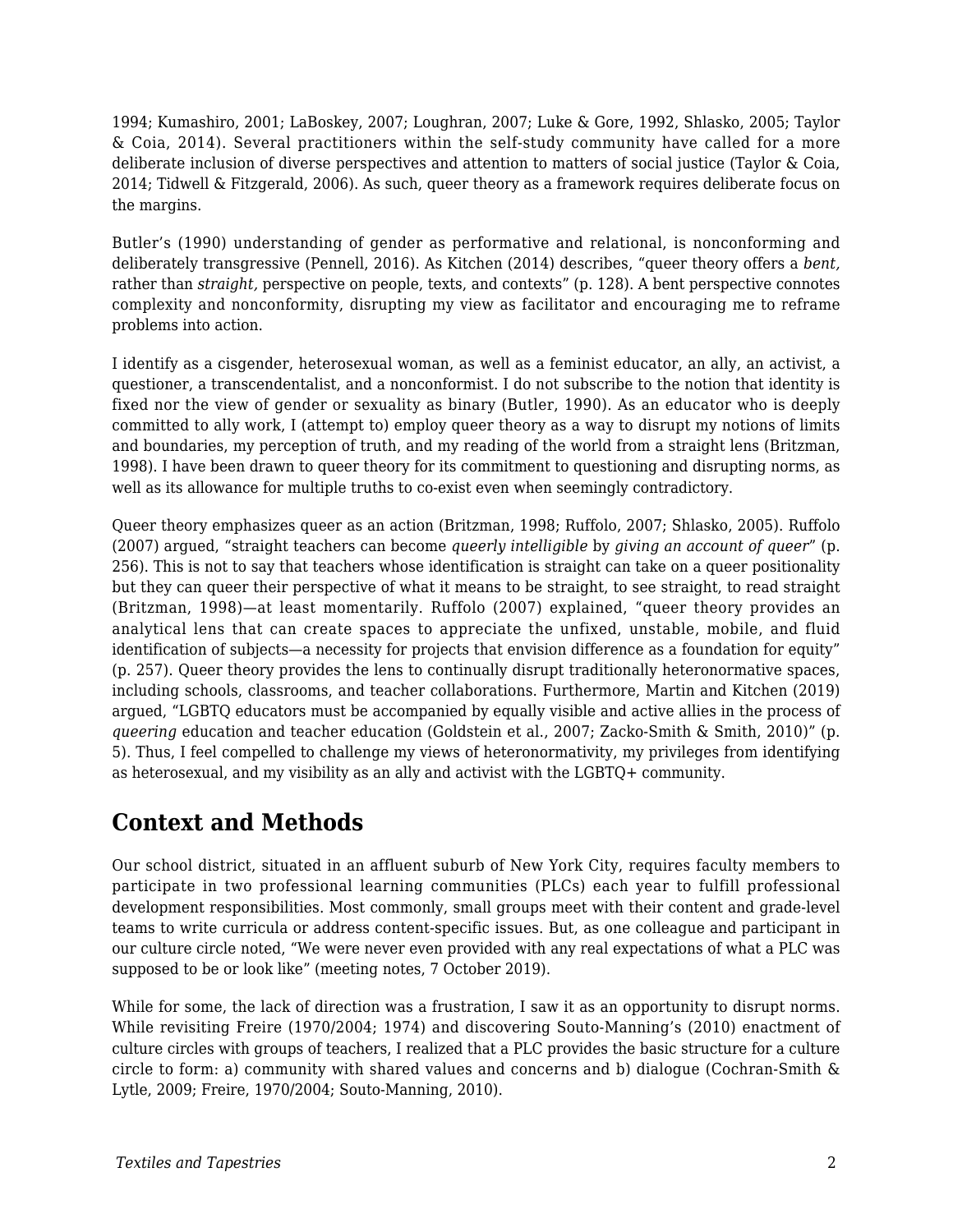Souto-Manning (2010) explained the role of dialogue in a culture circle: "to bring multiple perspectives to an issue, to empower participants, and to break down the monological parameters of what they should be and how they should live their lives. It is a complex process, yet a powerful one" (p. 40).

Our culture circle is made up of fifteen teachers across three disciplines: nine English teachers, four history teachers, and two special education teachers. Thirteen members identify as female; two identify as male; one identifies as LGBTQ. Members of the group either responded to my email request sent to the entire faculty or were invited by another participant. At our first meeting, we negotiated norms, expectations, and goals. We agreed to meet one to two times per month after school to dialogue about feminism, sexism, misogyny, heteronormativity, homophobia in relation to our experiences as educators. I used audio-recording and transcribed our collaborations. The idea of negotiating norms together was a deliberate choice to challenge notions of traditional leadership. Beyond our meetings we continued to collaborate and further negotiate our expectations through email, Google Classroom, passing in the hallways, and over coffee and lunch breaks. (Bohny et al., 2016; Coia & Taylor, 2009; Cook, 1992). We used a Google Classroom site and co-constructed Google docs to share and co-develop ideas, dilemmas, questions, and plans. I used these items as data sources to supplement my main data source: a researcher's journal where I examined my participation in the group, my role as a facilitator of the circle, and my praxis as an English educator. Following most meetings, I wrote for 15 – 45 minutes documenting and reflecting on questions, concerns, ideas, and critical incidents. I wrote additional entries several times to capture my thinking and my feelings about our collaboration.

LaBoskey (2007) outlined standards for rigor in self-study: go beyond self-reflection into action, challenge assumptions with a group of critical friends, and make reflective work a transformative and public part of praxis. Self-study promotes transformative practice and action (Loughran, 2007). To transform talk to practice, I began analysis immediately (Merriam & Tisdell, 2016). Using the constant comparative method (Glaser & Strauss, 1967; Merriam & Tisdell, 2016) and Shlasko's (2005) description of queer pedagogy, I coded for themes. Using queer theory as a lens, I focused on norms, boundaries, limits, and binaries. As Hamilton and Pinnegar (2014) note, "dialogue becomes a crucible in which knowledge is shaped, becomes linked to evidence and gains authority" (p. 49). I offered my journal and analyses to members of our culture circle to gather their insights. In sharing, my colleagues pushed me to examine from different angles (LaBoskey, 2007, Loughran & Northfield, 1998; Wilkes, 1998). Additionally, I invited my colleagues to reflect on our discussions and share them with me (Freidus, 2002; LaBoskey, 2007).

### **Outcomes**

I note three findings related to how our culture circle influenced my praxis and how queer theory challenged my notions of leadership and facilitation: a) a renewed commitment to directly and purposefully address heteronormativity and homophobia in planned lessons; b) the uncertainty and discomfort of negotiating leadership and power with peers; and c) the importance of supportive collaboration in ally and activist work. These feelings are not distinct but intersecting and overlapping.

#### *Deliberately Disrupting Homophobia in Praxis*

Being part of this culture circle spurred me to reflect on how I have been addressing issues of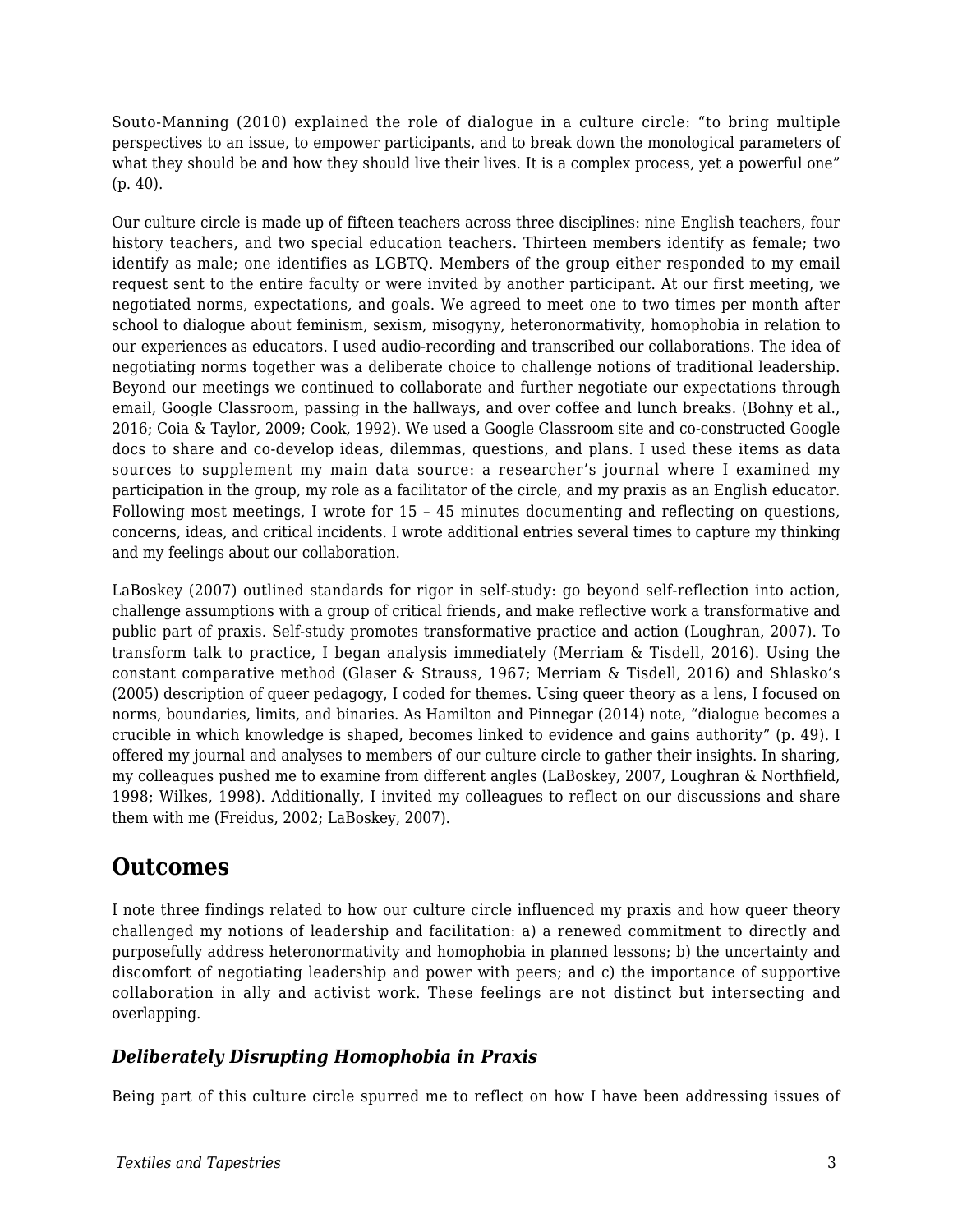heteronormativity and homophobia in my classroom. While I have made it a habit to call out derogatory language students use, I realized that I could push my curricula choices further in planning to address homophobia proactively rather than reactively. In several meetings we discussed the power of language and began to discuss how our curricula could more explicitly engage students in critically reflecting on their own language choices.

The special education co-teacher for my 10th grade American literature classes, Alex1, is also a member of our culture circle. In reflecting with Alex, we discussed pedagogical approaches to teaching Sherman Alexie's (2007) *The Absolutely True Diary of a Part-Time Indian*. In particular, we examined how to take a more direct and deliberate approach to address the homophobic remarks in the book. According to Lin (2014), *The Absolutely True Diary of a Part-Time Indian* "provides ample opportunities to work as queer*ing* literature" (p. 48) despite the fact that the novel has no openly queer characters. The main character, Junior a 14-year-old heterosexual male, his two best friends, and one adult all casually use derogatory terms to accuse heterosexual identifying males of showing emotions, declaring friendship, and being sensitive. In the following excerpt, Junior interacts with his best friend, Rowdy's father, who Junior knows verbally and physically abuses his son:

Rowdy's dad took the cartoon and stared at it for a while. Then he smirked. 'You're kind of gay, aren't you?' he asked.

Yeah, that was the guy who was raising Rowdy. Jesus, no wonder my best friend was always so angry.

'Can you just give it to him?' I asked.

'Yeah, I'll give it to him. Even if it's a little gay."

I wanted to cuss at him. I wanted to tell him that I thought I was being courageous, and that I was trying to fix my broken friendship with Rowdy, and if that I missed him, and if that was gay, then okay, I was the gayest dude in the world. But I didn't say any of that" (Alexie, 2007, p. 103).

In the past, I have acknowledged the homophobia in class discussion but usually tangentially and without a plan. I have never made homophobia the focal point around which I designed the lesson.

In queering my practice with this culture circle, I realized that I could—and should—be doing more. Ruffolo (2007) explained, "Straight teachers can give an account of queer through understanding how they are constituted as intelligible subjects that reproduce normative ideologies that privilege some and subordinate others" (p. 260). Unexamined, the homophobic remarks could be understood as mean but normal and the idea that Junior's masculinity is inadequate because he is sensitive would likely be reinforced (Kumashiro, 2008). In the passage, Junior recognizes that Rowdy's father's behavior is anger-filled and that the anger is passed to his son. Junior gently pushes against traditional forms of masculinity by expressing friendship and considering the ways in which he could respond to an adult's homophobia. In reflection, I wondered: "How can I make this lesson safe for LGBTQ+ students and all students? How can I challenge [students'] notions of homophobia and masculinity?" (9 October 2019). In thinking about LGBTQ+ identifying students, I shifted my heteronormative gaze. Usually, my concern is challenging straight identifying students who I anticipate will hold internalized homophobia. In reflection with our culture circle, my priorities now focus on queer and gender nonconforming students in the classroom who may feel exposed or unsafe in a classroom discussion about homophobia.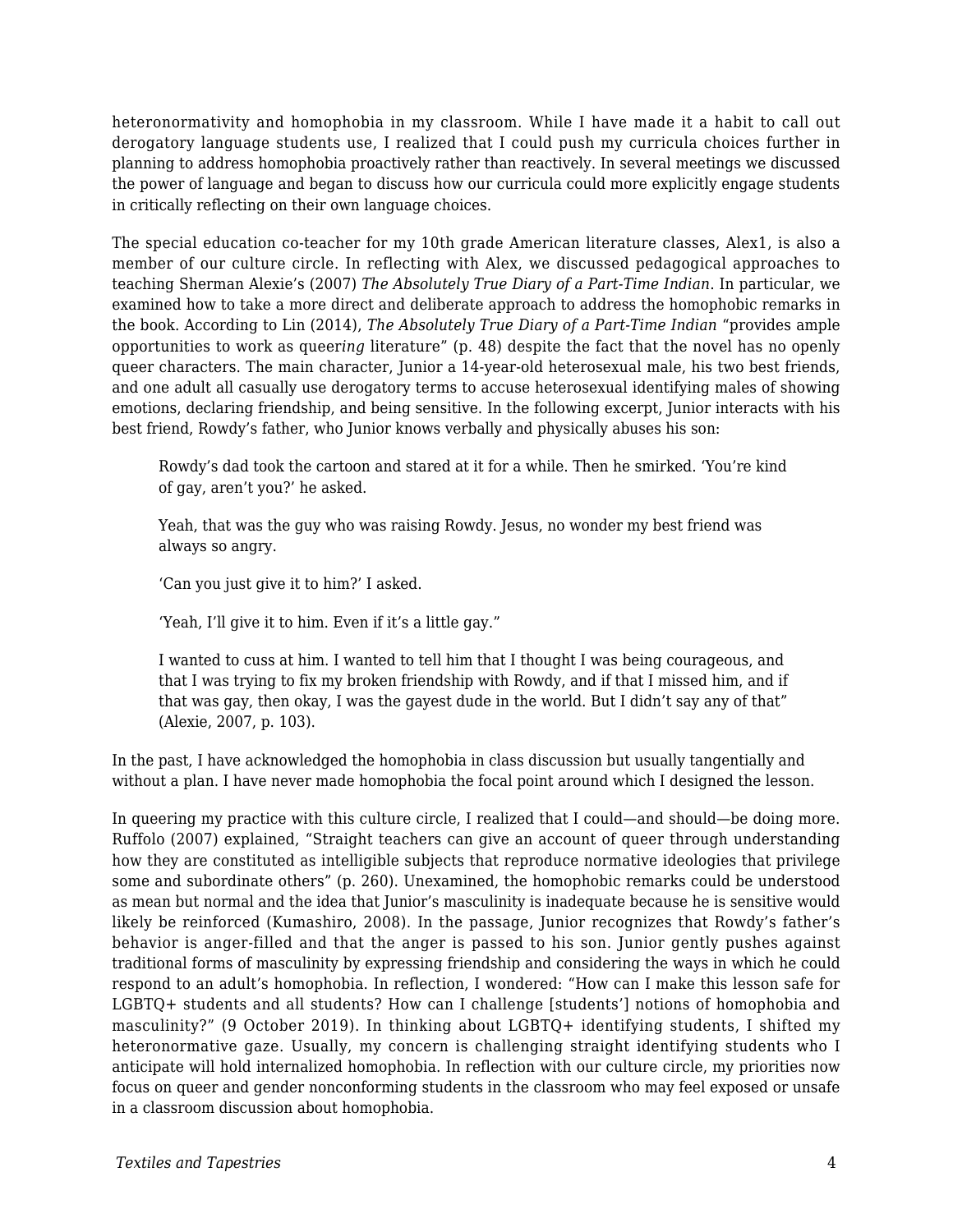Ready to disrupt our lesson, Alex and I co-created a PowerPoint presentation and accompanying handout that defined heteronormativity and homophobia. We decided that it was important to identify the father character as homophobic from the outset (rather than letting students arrive at this idea). In class, we began with definitions and expectations. I pointed out the Pride flag hanging in our room and reminded students that I identify as an ally committed to making our classroom a safe space. In discussing the term heteronormative, I gave the example that people often (wrongly) assume everyone in the room is heterosexual. We listened to the audio recording of Alexie reading this chapter. Next, we had students journal in response to the following questions: What was hearing this scene like for you? How did you feel when you heard Rowdy's dad use the word "gay" to insult Junior? Journaling is one pedagogical approach to engaging students with a topic that maintains their privacy, minimizes their risks, and lessens the pressure of LGBTQ+ students to reveal their identities (Kavanagh, 2016). By asking them to turn inward, Alex explained, "Instead of us telling them how to feel . . . we [asked] them to look inward and notice their feelings. We put our judgment on Rowdy's dad and not on them as students" (Google doc, 28 January 2020). On their handout, students identified the actions and emotions Rowdy's father is referring to when he calls Junior "a little bit gay" (103). Then, we looked closely at Junior's interior response. I asked students, how does Junior accept or reject Rowdy's dad's idea of masculinity? And finally, I encouraged students to consider Sherman Alexie's point in including this scene.

The lesson was not perfect but it was a better version of the discussion of homophobia in this book than I have had in the past, which bolstered my resolve for altering future lessons in similar ways. In the past, many students dismissed the homophobia in this text as common teenage boy behavior: maybe it's not "okay" but it is, in their view, "normal." In engaging students in reflection and grappling closely with homophobic language, we began to disrupt and question the normalized homophobia that often goes unchecked and unexamined. Two weeks after this lesson, a student came out in a separate journal assignment about facing a challenge.

She discussed the fears she felt initially coming out to her friends, overcoming internalized homophobia, and finding acceptance from her friends.

#### *Struggling to Negotiate Power and Leadership*

In addition to pushing my praxis, the culture circle challenged how I sought to decenter my position as "leader." As a feminist, and in spirit with Freire's (1970/2004) culture circles, I wanted our group to share leadership as much as possible starting with negotiation of our norms, goals, and topics (Boomer, et al., 1992; Coia & Taylor, 2013).

Referencing Bohny et al. (2016), I anticipated negotiating the curriculum would be a messy but effective democratic practice (Boomer et al., 1992). Negotiating aligned with Freire's (1970/2004) liberatory pedagogy where all involved are "critical co-investigators in dialogue with the teacher" (p. 81). However, some of the group members were content to let me lead discussions, make topic choices, set the plan, select readings, and schedule our meetings.

Notably, two aspects of my positionality influenced this perspective: 1) my position as the person who initiated our group's formation, and 2) my position as a doctoral candidate researching and studying themes of gender and sexuality. A common theme in my journaling revolved around my tensions in navigating and negotiating the leadership of our group. In my reflection after our first meeting, I wrote: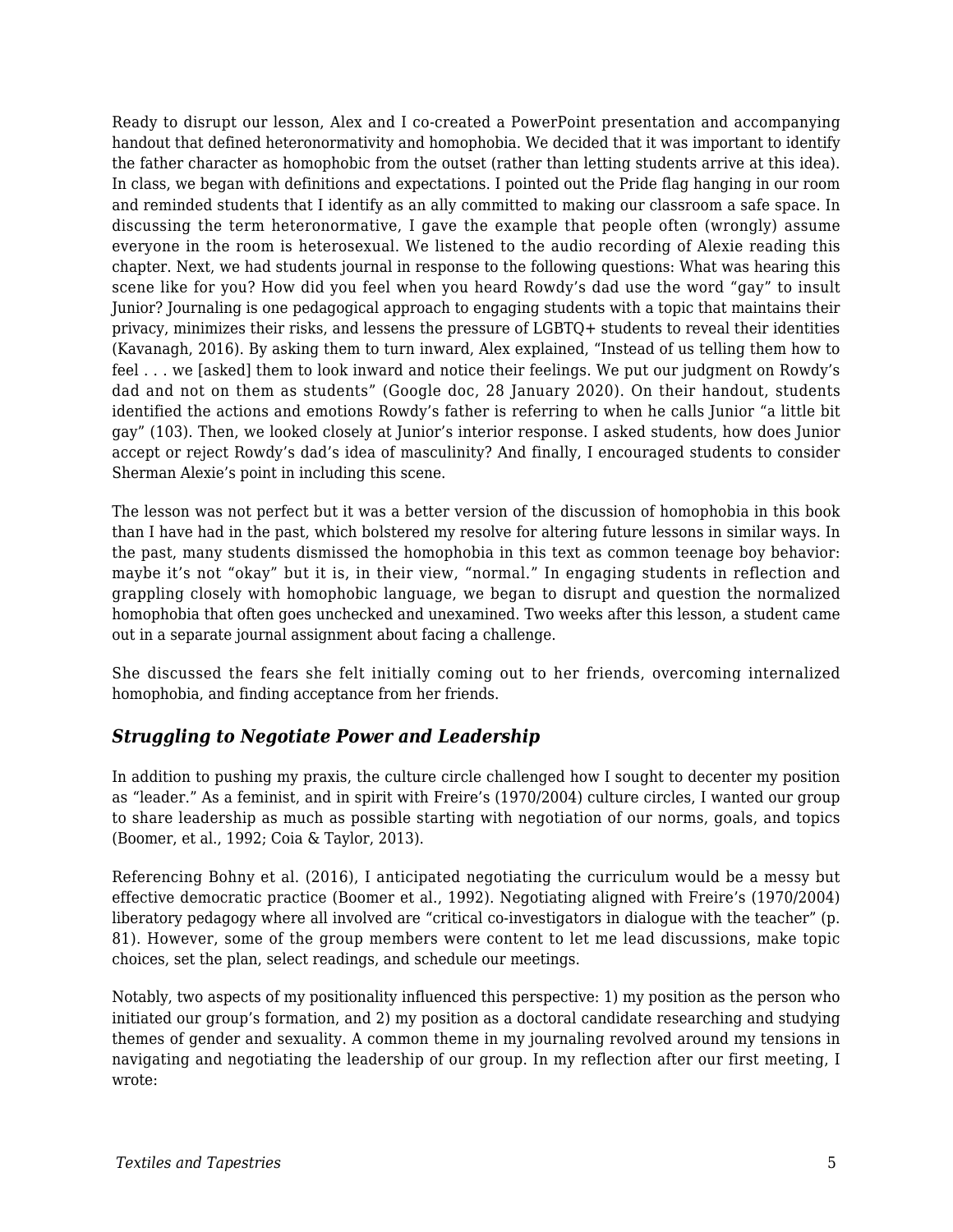I did a fair amount of leading today but in the first session that seemed almost unavoidable. Alex told me afterwards that I seemed smart and professional. Is that what I'm going for? I do not want to come across as an expert who is leading a lecture or as a professor who is leading a class. But I'm not sure I can avoid that perception. And maybe I'm wrong to pretend like I don't have expertise and knowledge and experience on the topic when I've been researching it for a while. (researcher's journal, 7 October 2019)

Here, there is visible tension in how I present myself and how my colleagues view me as our facilitator. From Alex, I understood that some group members perceived me to be an expert on gender and sexuality. In this way, I had a perceived authority. However, I was not their authority in any official capacity. We are colleagues working at the same school and experiencing much the same frustrations, tensions, and uncertainties. It made me uncomfortable and uncertain about how I should perform in our sessions. In queering my gaze, I considered how I could disrupt this notion of expertise. I looked to Freire (1970/2004), who acknowledged that students (and teachers in new contexts) are likely to resist and to "distrust themselves" (p. 63). With Freire's reminder, I worked to queer my frustrations that negotiating power was not as easy nor immediate as I expected. In turning back to Bohny et al. (2016), I realized that they too experienced this resistance, calling the process of negotiating "inherently uncomfortable" (p. 290) for some members more than others (Coia & Taylor, 2009; Taylor & Coia, 2006). I realized that negotiating the curriculum is not a one time process that happens at the beginning but an on-going process (Blackburn, 2010; Bohny et al., 2016). Cook (1992) argued, "I believe that the negotiation approach does embrace these constraints, by meeting them head on—not by pretending that they don't exist, but by admitting them and working around them once they're out in the open for all to see" (p. 19). So, I acknowledged my concerns, goals, and fears about sharing leadership with the group. Veronica said, "throw [the planning] back on us! Just like we do with our students" (post-meeting, 9 December 2019). In listening back to our audio-recorded sessions, I noted too that the topic of the day often sprouted more naturally from the teachers' stories of what they were experiencing and noticing as a result of paying attention to gender and sexuality.

#### *Finding Support in our Culture Circle*

While I struggled with the leadership and worried about not living up to the feminist and liberatory pedagogy to which I aspire, a supportive process of storytelling and reflecting developed as we continued to meet. After our first session, I encouraged members to reflect over the two weeks before our next meeting: "Observe your classroom / yourself. Try to pay attention to the way gender is discussed or dynamics that might be related to gender" (Google Classroom post, 7 October 2019). This "assignment" sparked several conversations over the next few meetings that did not require a leader or facilitator. I made a deliberate choice to minimize the amount of time I held the floor. As the culture circle developed trust, group members shared stories, often wondering if they had taken the correct course of action. We made space for each other to be vulnerable as we discussed whether or not the actions taken were appropriate and effective. At one meeting, Grace recounted a story about her seniors, two of whom had created inappropriate names while using a game-based learning platform which allows students to create anonymous handles. The names they chose were "Ray Pist" and "Fahg Gutz." Quickly, Grace shut the game down. Unable to identify the culprits, she apologized on their behalf to the class and stated flatly that rape jokes and homophobic slurs are never funny. Grace was visibly shaken by the experience. We talked through her response in the moment and her follow up conversation after the weekend. After the meeting, I reflected: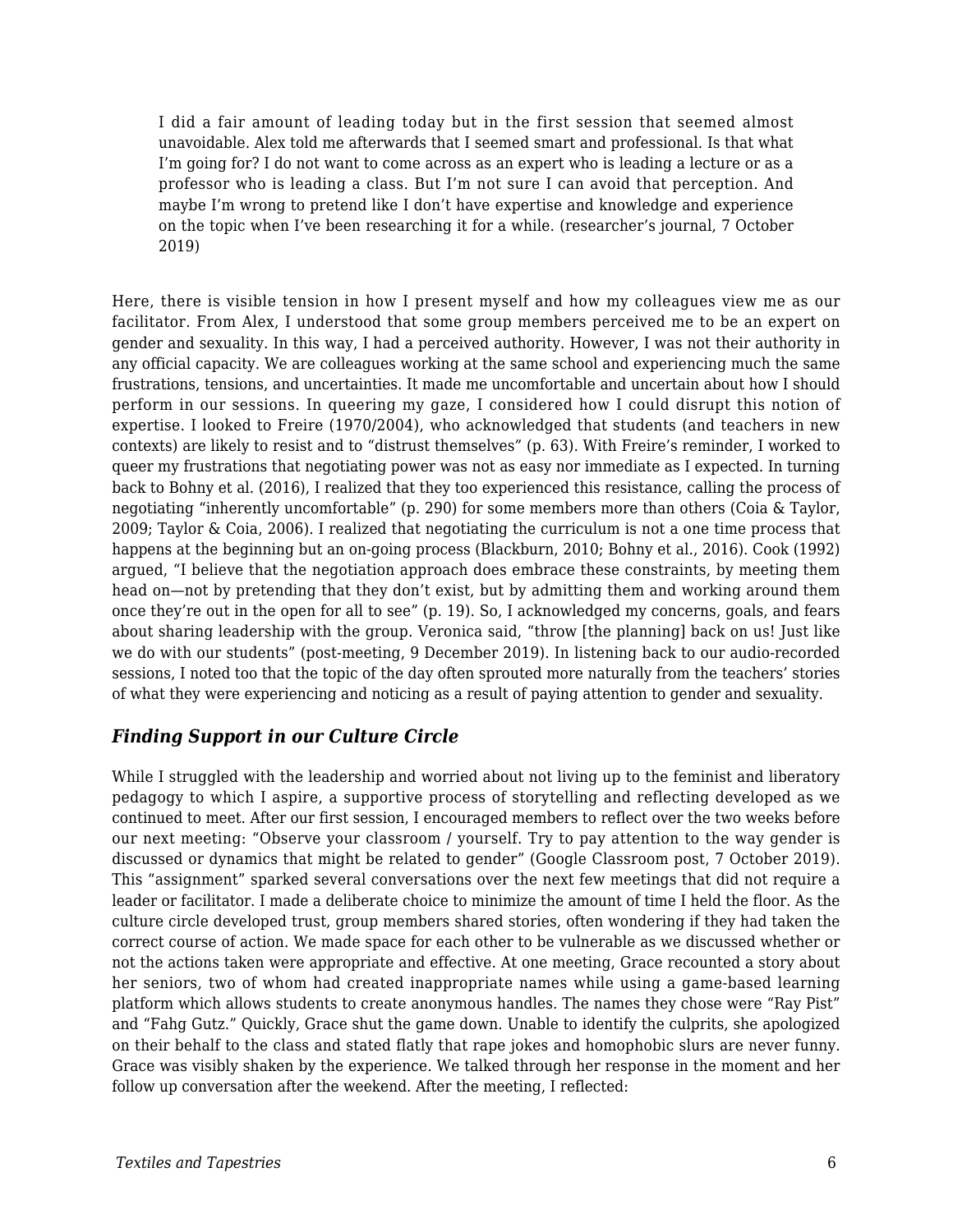As issues have come up in our classrooms, we have been there to support one another . . . We talk about how we handled the situations and mostly just try to validate that a group member did well. I hope this is helping us build confidence in our responses to teachable moments and encourage the younger teachers to respond as well. (researcher's journal, 9 December 2019)

These kinds of misogynistic and homophobic incidents in classrooms are all too common, and they require teachers to act boldly at the moment rather than taking the easier path of nonconfrontation. Having a supportive community held us accountable to one another and allowed us to lean on one another. As my activism has grown, so has my need for supportive relationships and allies. The added risks are balanced by our support for one another. Taylor and Coia (2006) describe their own caring collaboration: "We found the ways in which we care for each other, listen to one another, provide a space for vulnerability and for risk-taking as a strength, not a criticism . . . It seems that for collaboration, as with good teaching, there has to be risk and trust. It is in essence, a caring collaboration" (p. 63). I see evidence of this in the partnership I built with another group member, Joan, as a result of our commitment to the culture circle. I reflected:

We co-wrote emails and discussed next steps and actions. Sometimes we did this as Joan worked through her prep periods to create the costumes for the upcoming school play. And with the marking period ending and both of us having piles of grading to do. Teachers juggle and juggle and juggle. Is it no wonder why more teachers do not press back on their administrations or on the system? It's exhausting and it feels impossible and it competes with all the other duties and responsibilities that come with teaching. (researcher's journal, 7 November 2019)

Attempting to turn our dialogue into action was exhausting, as activism often is. But our conversations refilled my depleted resources and reminded me of why I was committed to disrupting heteronormativity embedded in our school. Blackburn (2010) acknowledged, "frustration can be an obstacle to our work, to be sure," which is why she encouraged: "Love yourselves for being committed to the work. Support one another in the work" (p. 158).

# **Conclusion**

Freire (1970/2004) said, "Those who authentically commit themselves to the people must re-examine themselves constantly" (p. 60). Self-study and collaborative activism paired with queer theory helped me subvert normative forms of my praxis and leadership as I continually re-examine myself. This selfstudy examines the struggles and strengths I experienced facilitating a culture circle focused on gender and sexuality. Our culture circle engaged in questioning norms, disrupting boundaries, ongoing reflecting, problem posing, and taking action. The process is messy, complex, non-linear—the kind of disruption queer theory, self-study, and Freirean culture circles seek to create. Done in different contexts, other collaborations may have very different experiences and outcomes (Blackburn, et al., 2010).

Queer theory and pedagogy, while gaining in popularity, remain under-researched in self-study of teaching and teacher education (Taylor & Coia, 2014; Taylor & Diamond, 2019; Martin & Kitchen, 2019). Important contributions have been made by teacher educators who identify as members of the LGBTQ+ community (Biddulph, 2005; Kitchen, 2014; Martin, 2014). But the responsibility to disrupt heteronormativity and homophobia does not rest solely on the shoulders of LGBTQ+ educators. Allies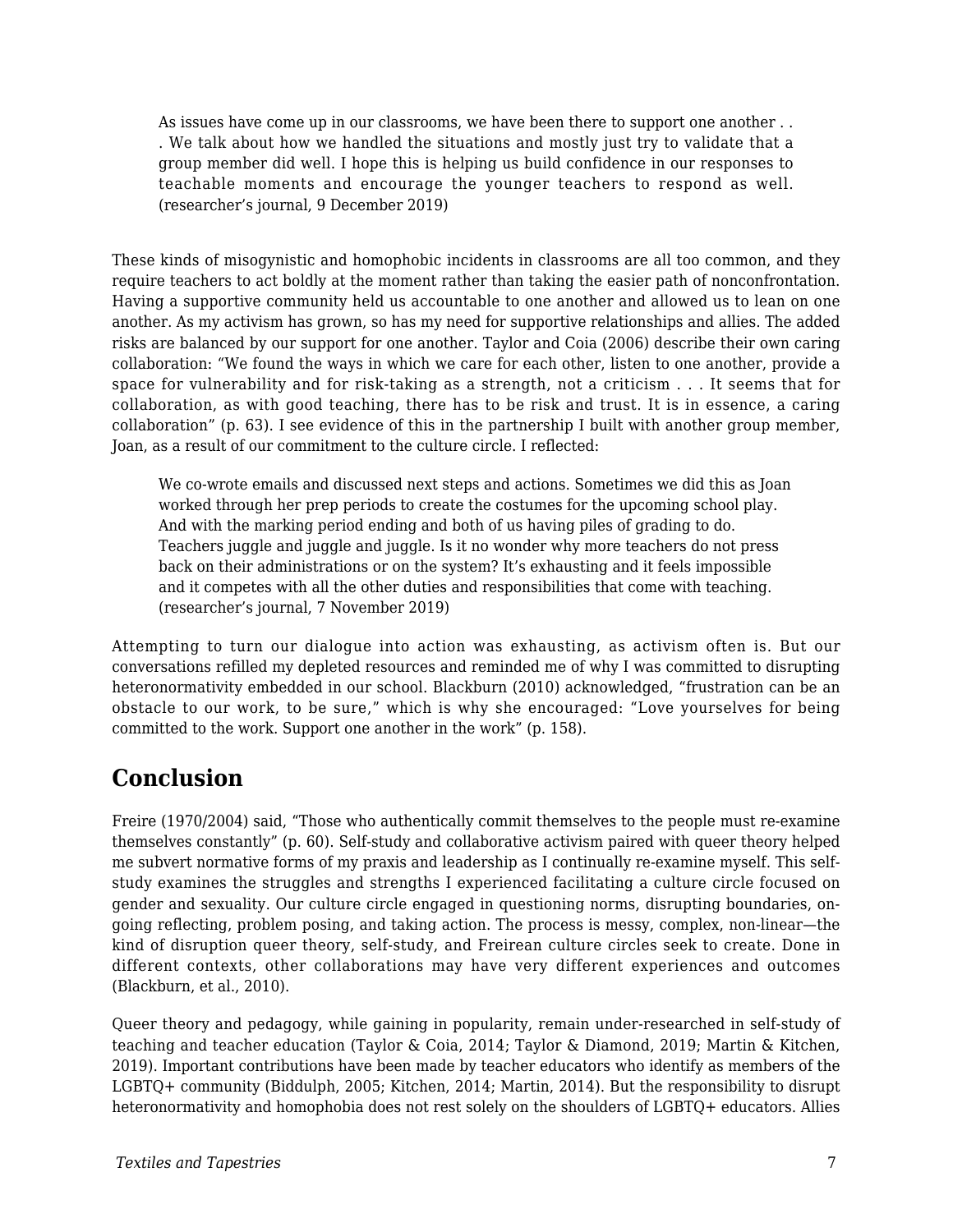can use queer theory to disrupt their practices and the oppressive norms of their school communities.

1 All names and identifying traits of members of the culture circle have been changed to protect their identities.

### **References**

Alexie, S. & Forney, E. (2007). *The absolutely true diary of a part-time Indian.* Little, Brown.

Biddulph, M. (2005). The monochrome frame: Mural-making as a methodology understanding 'self.' In C. Mitchell, S. Weber, & K. O'Reilly-Scanlon (Eds.), *Just who do we think we are? Methodologies for autobiography and self-study in teaching* (pp. 49-57). RoutledgeFalmer.

Blackburn, M. V. (2010) Learning to b/se(e) an activist community: The importance of differences in working for change. In M. V. Blackburn, C. T. Clark, L. M. Kenney, & J. M. Smith (Eds.), *Acting out! Combating homophobia through teacher activism* (pp. 143-159)*.* Teachers College Press.

Blackburn, M. V., Clark, C. T., Kenney, L. M., & Smith, J. M. (Eds.). (2010). *Acting out! Combating homophobia through teacher activism.* Teachers College Press.

Bohny, B., Taylor, M., Clark, S. S., D'Elia, S., Lobato-Creekmur, G., Brown Tarnowski, S., & Wasserman, S. (2016). What happens in Vegas doesn't always stay in Vegas: Negotiating the curriculum leads to agency and change. *Studying Teacher Education, 12*(3), 284-301. [https://edtechbooks.org/-DHD](http://dx.doi.org/10.1080/17425964.2016.1237352)

Britzman, D. (1998). Is there a queer pedagogy? Or, stop reading straight. In W. F. Pinar (Ed.), *Curriculum: Toward New Identities* (211-227). Routledge.

Butler, J. (1990). *Gender trouble: Feminism and the subversion of identity.* Routledge.

Butler-Wall, A., Cosier, K., Harper, R., Sapp, J., Sokolower, J., & Tempel, M. B. (2016). The New Misogyny: What it means for teachers and classrooms. In A. Butler-Wall, K. Cosier, R. Harper, J. Sapp, J. Sokolower, & M. B. Tempel (Eds.), *Rethinking Sexism, Gender, and Sexuality* (pp. 17-21). A Rethinking Schools Publication.

Coia, L. & Taylor, M. (2009). Co/autoethnography: Exploring our teacher selves collaboratively. In D. Tidwell, M. Heston, & L. Fitzgerald (Eds.), *Research methods for the self-study of practice* (pp. 3-16). Springer Press.

Coia, L. & Taylor, M. (2013). Uncovering feminist pedagogy: A co/autoethnography. *Studying Teacher Education 9*(1), 3-17. https://doi.org/10.1080/17425964.2013.771394

Cochran-Smith, M. & Lytle, S. L. (2009). *Inquiry as stance: Practitioner research for the next generation*. Teachers College Press.

Cook, J. (1992). Negotiating the curriculum: Programming for learning. In G. Boomer, N. Lester, C. Onore, & J. Cook (Eds.) *Negotiating the curriculum: Educating for the 21st century* (pp. 15-31).

Freidus, H. (2002). Through a murky mirror: Self-study of a program in reading and literacy. In C. Kosnik, A. Freese, & A. P. Samaras (Eds.), *Making a difference in teacher education through self-*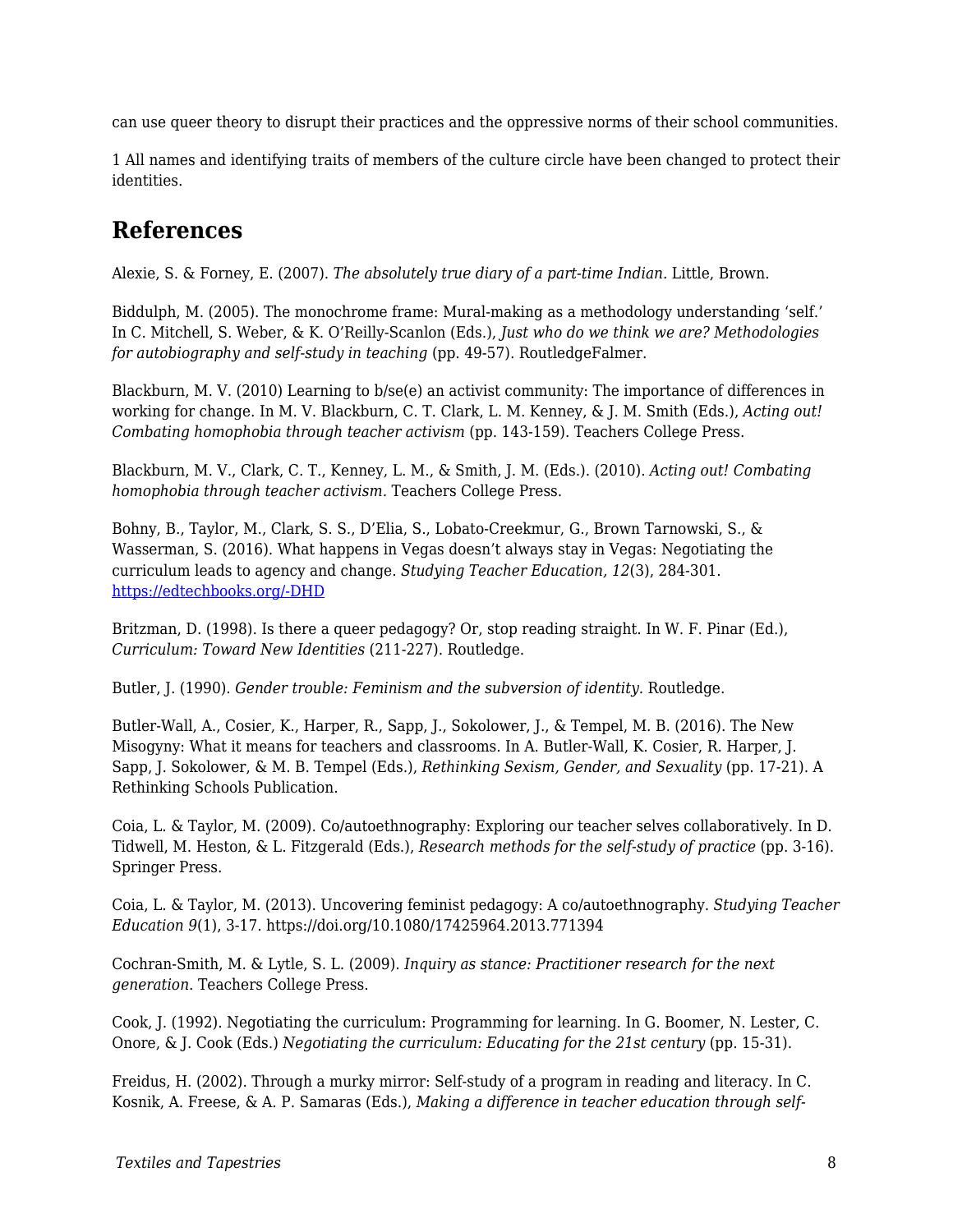*study.* Proceedings of the Fourth International Conference on Self-Study of Teacher Education Practices, Herstmonceux, East Sussex, England, 1(81-86). Toronto, Ontario: OISE, University of Toronto.

Freire, P. (2004). *Pedagogy of the Oppressed* (30th-anniversary ed.)*.* The Continuum International Publishing Group, Inc. (1970).

Freire, P. (1974). *Education for critical consciousness*. Bloomsbury.

Goldstein, T. Russell, V., & Daley, A. (2007). Safe, positive and queering moments in teaching education and schooling: A conceptual framework. *The Teacher Educator, 51*(3), 211-229. https://doi.org/10.1080/10476210701533035

hooks, b. (1994). *Teaching to transgress: Education as the practice of freedom*. Routledge.

Kavanagh, S. S. (2016). The promise of anonymity: An investigation of the practices of ELA teachers facilitating discourse about LGBTQ topics. *Teachers College Record, 118*, 1-36.

Kitchen, J. (2014). Inqueeries into self-study: Queering the gaze on teacher educator identity and practice. In M. Taylor & L. Coia (Eds.), *Gender, feminism, and queer theory in the self-study of teacher education practices* (pp. 127-141). Sense Publishers.

Kumashiro, K. K. (2001). "Posts" perspectives on anti-oppressive education in social studies, English, mathematics, and science classrooms. *Educational Researcher, 30*(3), 3-12. DOI [https://edtechbooks.org/-gmp](https://doi.org/10.3102/0013189X030003003)

Kumashiro, K. K. (2008). Queer ideals in education. *Journal of Homosexuality*, 45(2-4), 365-367. [https://edtechbooks.org/-WQFc](https://doi.org/10.1300/J082v45n02_23)

LaBoskey, V. K. (2007). The methodology of self-study and its theoretical underpinnings. In J. J. Loughran, M. L. Hamilton, V. K. LaBoskey, T. L. Russell (Eds.) *International handbook of self-study of teaching and teacher education practices* (pp. 817-869). Springer. [https://edtechbooks.org/-ssu](https://doi.org/10.1007/978-1-4020-6545-)

Lin, C. K. (2014). Queer(ing) literature in the secondary English classroom. *The ALAN Review*, 44-51. [https://edtechbooks.org/-MCK](https://doi.org/10.21061/alan.v42i1.a.5)

Loughran, J. J. (2007). A history and context of self-study of teaching and teacher education practices. In J. J. Loughran, M. L. Hamilton, V. K. LaBoskey, T. L. Russell (Eds.) *International handbook of selfstudy of teaching and teacher education practices* (pp. 7-39). Springer. [https://edtechbooks.org/-Cbut](https://doi.org/10.1007/978-1-4020-6545-3)

Loughran, J. & Northfield, J. (1998). A framework for the development of self-study practice. In M. L. Hamilton (Ed.). *Reconceptualizing teaching practice: Self-study in teacher education* (pp. 7-18). Falmer Press.

Luke, C. & Gore, J. (1992). Introduction. In C. Luke & J. Gore (Eds.), *Feminisms and critical pedagogy* (1-14)*.* Routledge.

Martin, A. (2014). From Adam and Eve to Dick and Jane: A literary nomadic inquiry on gender and sexuality in teaching and teacher education. In M. Taylor & L. Coia (Eds.), *Gender, feminism, and queer theory in the self-study of teacher education practices (*pp. 143-156). Sense Publishers.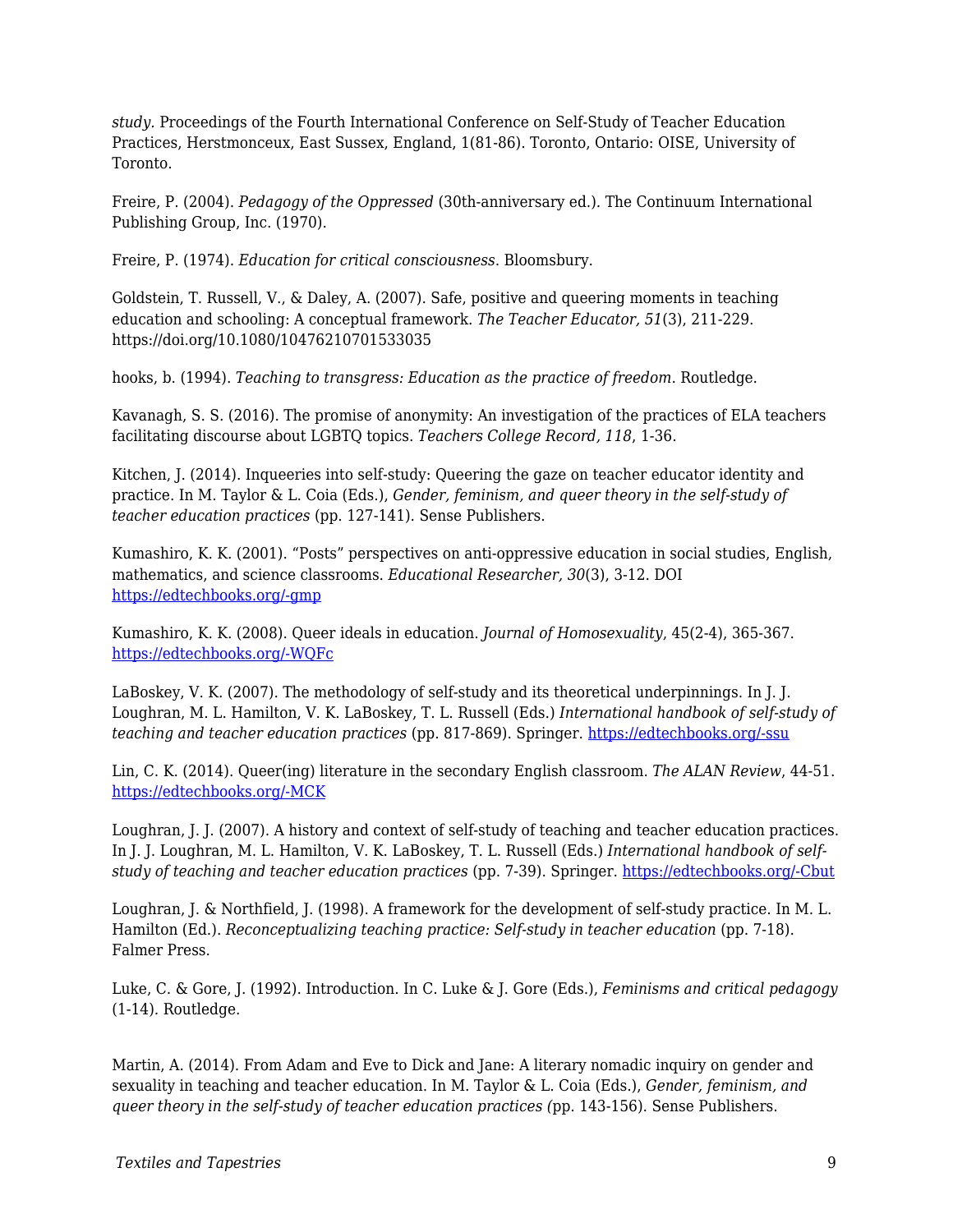Martin, A. D. & Kitchen, J. (2019). LGBTQ themes in self-study of teacher educators: A queer review of the literature. In J. Kitchen, A. Berry, H. Guðjónsdóttir, S. Bullock, M. Taylor, & A. Crowe (Eds.) 2nd international handbook of self-study of teaching and teacher education (pp. 1-22). Springer International Handbooks of Education. https://doi.org/10.1007/978-981-13-1710-1\_19-1

Merriam, S. B., & Tisdell, E. J. (2016). *Qualitative research: A guide to design and implementation*. Jossey-Bass.

Pennell, S. M. (2016). Queer cultural capital: Implications for education. *Race, Ethnicity, and Education, 19*(2), 324-338. https://doi.org/10.1080/13613324.2015.1013462

Ruffalo, D. V. (2007). Giving an account of queer. In N. M. Rodriguez & W. F. Pinar (Eds.) *Queering straight teachers: Discourse and identity ineducation* (pp. 255–274)*.* Peter Lang Publishing, Inc.

Shlasko, G. D. (2005). Queer (v.) pedagogy. *Equity & Excellence in Education, 38*(2), 123–134. https://doi.org/10.1080/10665680590935098

Souta-Manning, M. (2010). *Freire, teaching, and learning: Culture circles across contexts.* Peter Lang Publishing, Inc.

Taylor, M. & Coia, L. (2006). Revisiting feminist authority through a co/autoethnographic lens. In D. Tidwell & L. Fitzgerald (Eds.), *Self-study research and issues of diversity* (pp. 51-70). Sense Publishers.

Taylor, M. & Coia, L. (2014). Introduction. In M. Taylor & L. Coia (Eds.), *Gender, feminism, and queer theory in the self-study of teacher education practices (pp. 1-10). Sense Publishers.* 

Taylor, M. & Diamond, M. (2019). The role of self-study and teaching and teacher education for social justice. In J. Kitchen, A. Berry, H. Guðjónsdóttir, S. Bullock, M. Taylor, & A. Crowe (Eds.) *2nd international handbook of self-study of teaching and teacher education* (pp. 1-22). (pp. 1-33). Springer Press.

Tidwell, D. & Fitzgerald, L. (2006). Introduction. In D. Tidwell & L. Fitzgerald (Eds.), Self-study research and issues of diversity (pp. 13-17). Sense Publishers.

Wilkes, G. (1998). Seams of paradoxes in teaching. In M. L. Hamilton (Ed.). *Reconceptualizing teaching practice: Self-study in teacher education (pp. 198-207). Falmer: Press.* 

Zacko-Smith, J. D., & Smith, G. P. (2010). Recognizing and utilizing queer pedagogy. Multicultural Education, 2-9.